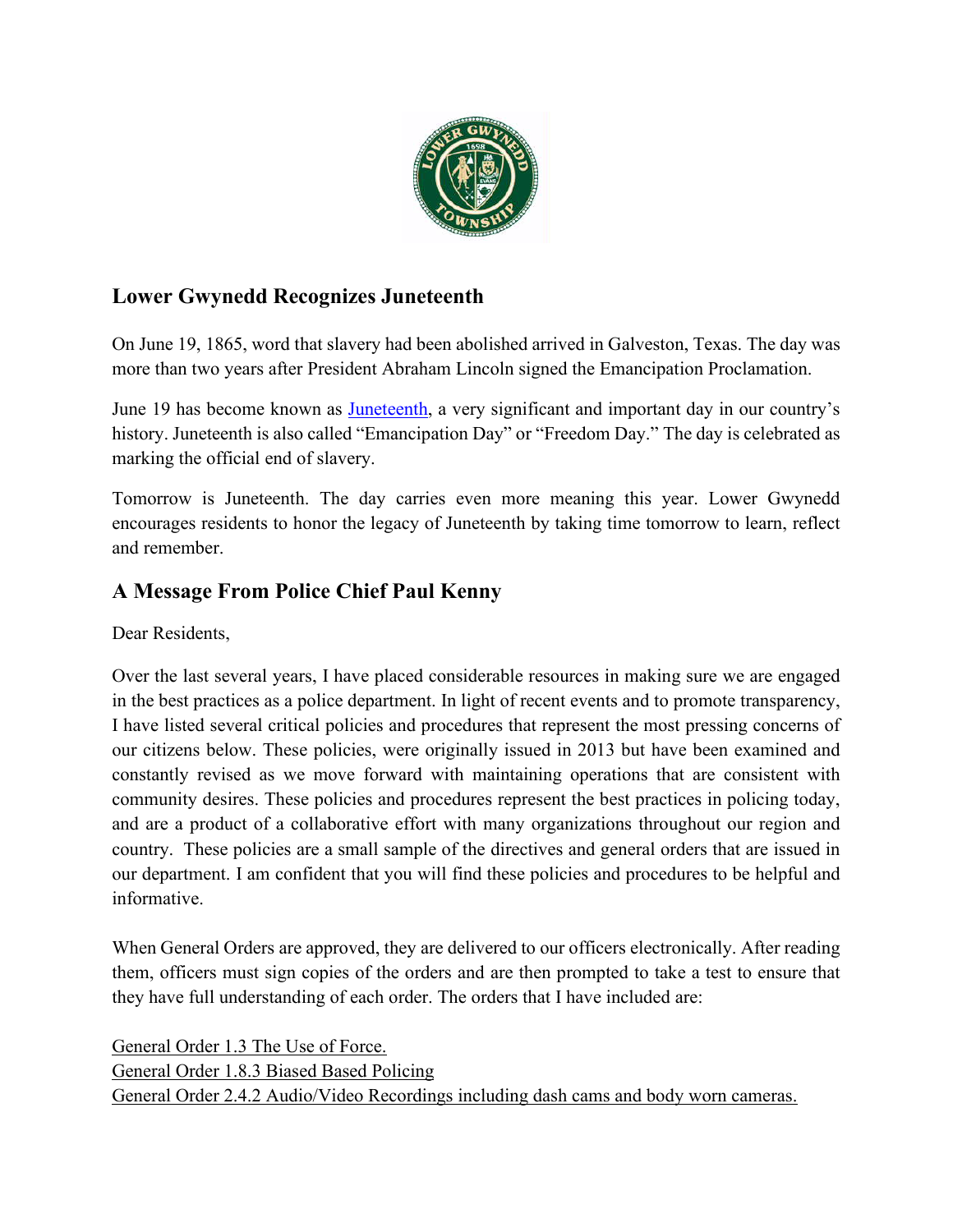I would like to take advantage of this opportunity to bring our police department and our community together, as there is nothing more important than trust, mutual respect, and understanding. I do not believe that publishing our policies can singularly accomplish this goal, however transparency and maintaining communication with those that we serve is a good place to start. I look forward to your feedback and as always, working together to make meaningful changes where change is needed.

## **Board Of Supervisors Meets June 23**

The Board of Supervisors will meet virtually beginning at 7 p.m. on Tuesday, June 23.

[More information will be available here on June 22.](https://www.lowergwynedd.org/website-resources/calendar.aspx)

## **Township Awarded Grant For Bethlehem Pike Pedestrian Improvements**

Lower Gwynedd has been awarded a \$200,000 grant from Montgomery County for planned pedestrian improvements on Bethlehem Pike.

The Montco 2040 Implementation Grant will support the construction of sidewalks on the east and west side of Bethlehem Pike near Locust Lane. The sidewalks will fill in a gap along the pike. The new connections will complement the walkability upgrades made in the Spring House Village area thanks to redevelopment and zoning changes.

The grant is part of an effort to implement the County's Comprehensive Plan called Montco 2040. Lower Gwynedd is one of 18 municipalities to receive grants. Grants are intended to assist municipalities in making targeted physical improvements that achieve real progress toward the goals of the plan and the plan's themes of Connected Communities, Sustainable Places, and Vibrant Economy.

## **Make Lower Gwynedd Count**

The Township stands at 75 percent completion for the 2020 Census. If that 2020 Census envelope is still sitting on your desk, please take a few minutes this weekend and complete the census.

Your participation will ensure that Lower Gwynedd, Montgomery County and Pennsylvania counts. For more information, visit [2020census.gov.](https://2020census.gov/)